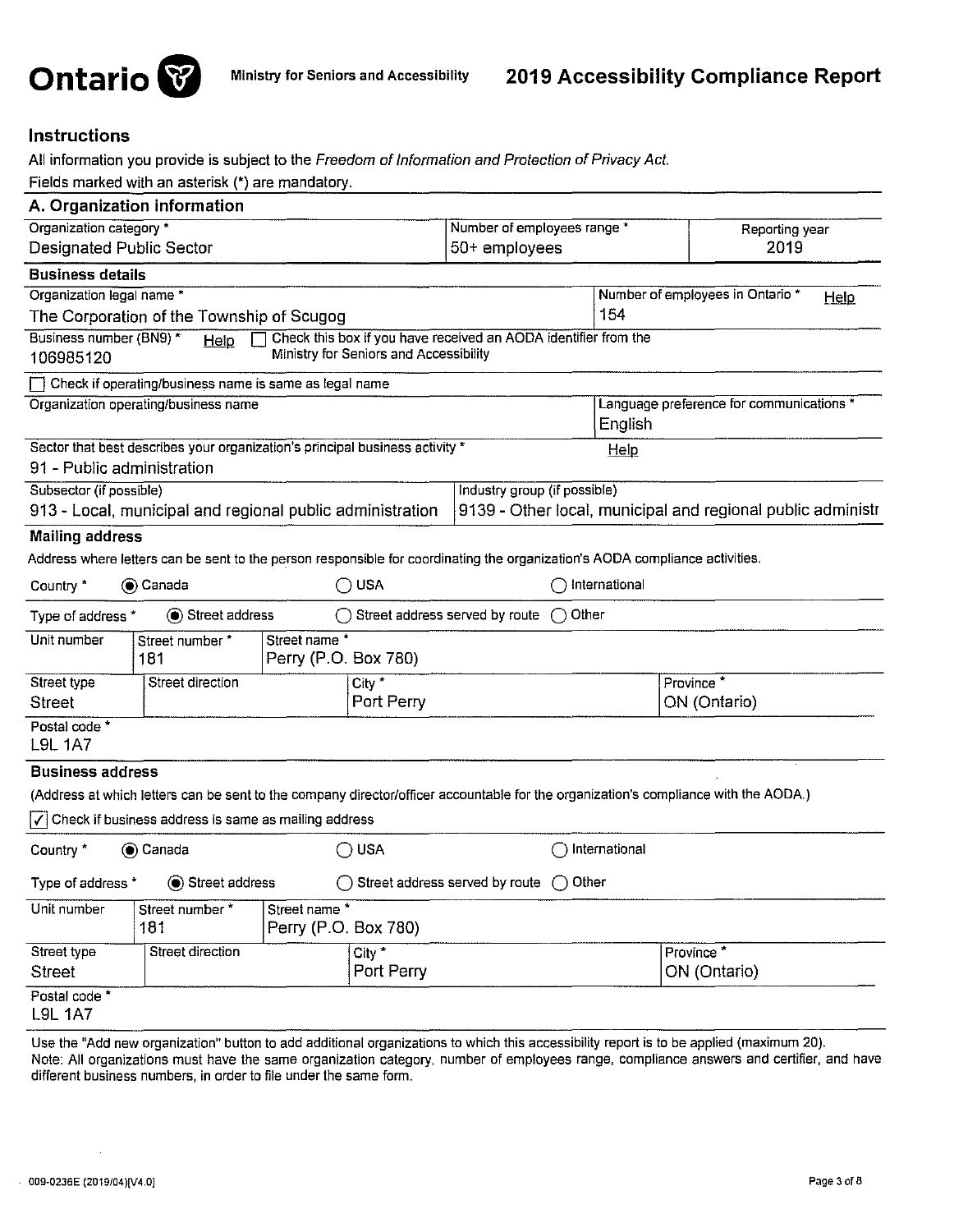

| Organization category Designated Public Sector                                                                                                                                                                                                             |                                                   | Number of employees range 50+ |                                                     |
|------------------------------------------------------------------------------------------------------------------------------------------------------------------------------------------------------------------------------------------------------------|---------------------------------------------------|-------------------------------|-----------------------------------------------------|
| Filing organization legal name The Corporation of the Township of Scugog                                                                                                                                                                                   |                                                   |                               |                                                     |
| Filing organization business number (BN9) 106985120                                                                                                                                                                                                        |                                                   |                               |                                                     |
| Fields marked with an asterisk (*) are mandatory.                                                                                                                                                                                                          |                                                   |                               |                                                     |
|                                                                                                                                                                                                                                                            |                                                   |                               |                                                     |
| <b>B. Understand your accessibility requirements</b>                                                                                                                                                                                                       |                                                   |                               |                                                     |
| Before you begin your report, you can learn about your accessibility requirements at ontario.ca/accessibility<br>Additional accessibility requirements apply if you are:                                                                                   |                                                   |                               |                                                     |
| · a library board                                                                                                                                                                                                                                          |                                                   |                               |                                                     |
| • a producer of education material (e.g. textbooks)                                                                                                                                                                                                        |                                                   |                               |                                                     |
| • an education institution (e.g. school board, college, university or school)                                                                                                                                                                              |                                                   |                               |                                                     |
| • a municipality                                                                                                                                                                                                                                           |                                                   |                               |                                                     |
| C. Accessibility compliance report questions                                                                                                                                                                                                               |                                                   |                               |                                                     |
| Instructions                                                                                                                                                                                                                                               |                                                   |                               |                                                     |
| Please answer each of the following compliance questions. Use the Comments box if you wish to comment on any response.                                                                                                                                     |                                                   |                               |                                                     |
| If you need help with a specific question, click the help links which will open in a new browser window. Use the link on the left to view the<br>relevant AODA regulations and the link on the right to view relevant accessibility information resources. |                                                   |                               |                                                     |
| <b>Foundation requirements</b>                                                                                                                                                                                                                             |                                                   |                               |                                                     |
| 1. Does your organization have written accessibility policies and a statement of commitment? *                                                                                                                                                             |                                                   | $\circledbullet$ Yes          | No                                                  |
| Read O. Reg. 191/11 s. 3: Establishment of accessibility policies                                                                                                                                                                                          | Learn more about your requirements for question 1 |                               |                                                     |
| Comments for Policy 7.01 of the Human Resources Policy Manual is the Accommodation Policy which speaks to<br>question 1<br>accessibility.                                                                                                                  |                                                   |                               |                                                     |
| 2. Has your organization established, implemented and maintained a multi-year accessibility plan and<br>posted it on your organization's website? *                                                                                                        |                                                   | (● Yes                        | No<br>$\rightarrow$                                 |
| Read O. Reg. 191/11 s. 4: Accessibility plans                                                                                                                                                                                                              | Learn more about your requirements for question 2 |                               |                                                     |
| Comments for We have a 2018-2022 Accessibility Multi Year Plan and is available on our website.<br>question 2                                                                                                                                              |                                                   |                               |                                                     |
| 3. Has your organization completed a review of its progress implementing the strategy outlined in its<br>accessibility plan and documented the results in an annual status report posted on the organization's<br>website?*                                |                                                   | $\odot$ Yes                   | ∩ No                                                |
| Read O. Reg. 191/11 s. 4(1), 4(3): Accessibility plans                                                                                                                                                                                                     | Learn more about your requirements for question 3 |                               |                                                     |
| Comments for<br>It is outlined in our Scugog Accessibility Committee's yearly report and work plan. It is available on<br>question 3<br>our website.                                                                                                       |                                                   |                               |                                                     |
| 4. Did your organization consult with people with disabilities when establishing, reviewing and updating its<br>multi-year accessibility plan? *                                                                                                           |                                                   | (● Yes                        | No<br>$\left( \begin{array}{c} \end{array} \right)$ |
| Read O. Reg. 191/11 s. 4(2): Accessibility plans                                                                                                                                                                                                           | Learn more about your requirements for question 4 |                               |                                                     |
| Comments for the plan was brought to our SAAC for their input.<br>question 4                                                                                                                                                                               |                                                   |                               |                                                     |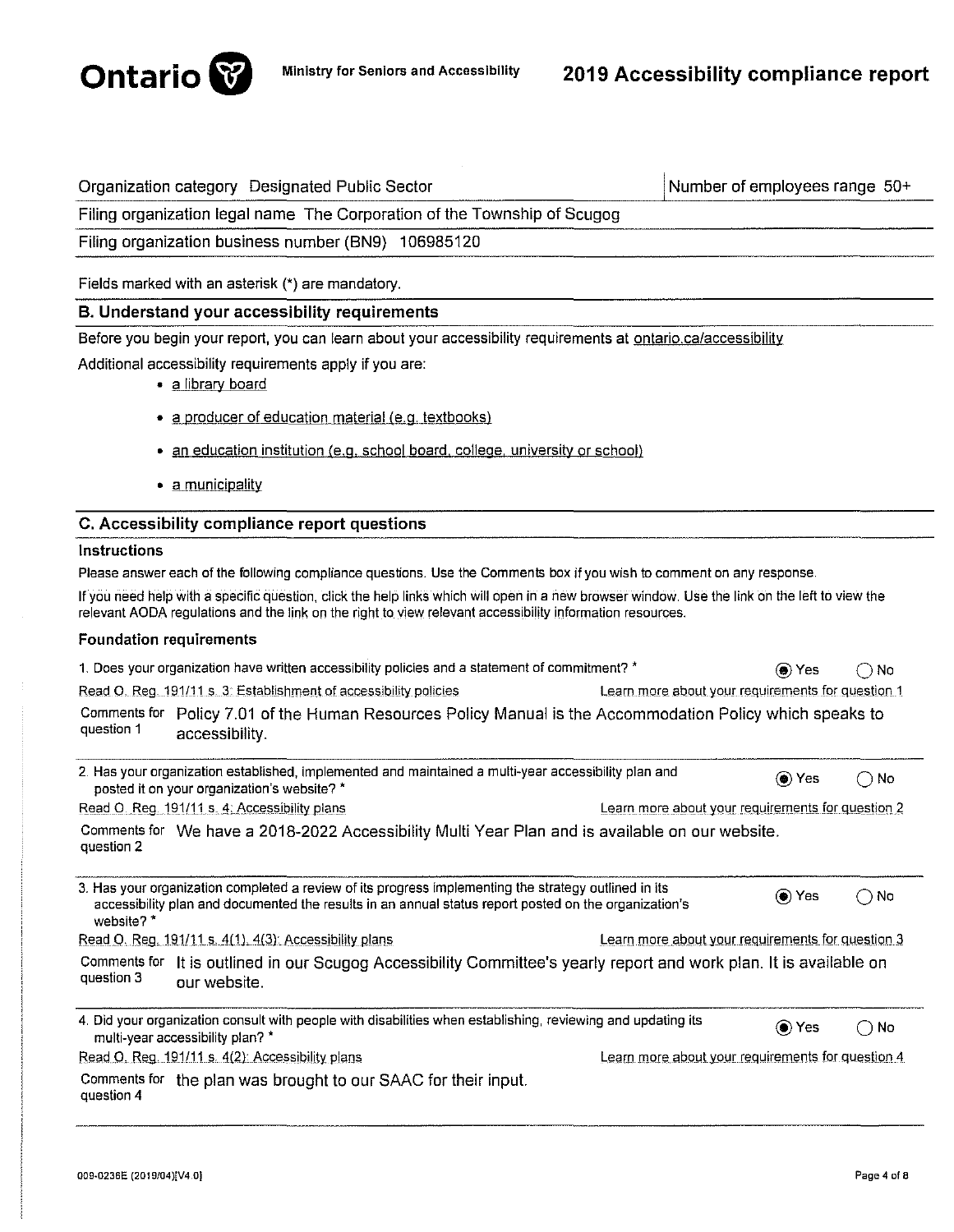|                             | 5. Does your organization provide the appropriate training on the Integrated Accessibility Standards<br>Regulation and the Human Rights Code as it pertains to persons with disabilities? *                                                                                                                     |                                                    | (●) Yes | ∩ No          |
|-----------------------------|-----------------------------------------------------------------------------------------------------------------------------------------------------------------------------------------------------------------------------------------------------------------------------------------------------------------|----------------------------------------------------|---------|---------------|
|                             | Read O. Reg. 191/11 s. 7: Training                                                                                                                                                                                                                                                                              | Learn more about your requirements for question 5  |         |               |
| question 5                  | Comments for This has been provided to all staff and is provided to all new staff during orientation.                                                                                                                                                                                                           |                                                    |         |               |
|                             | 6. Has your organization established and documented a process to receive and respond to feedback on<br>how its goods or services are provided to persons with disabilities, including actions that your<br>organization will take when a complaint is received? *                                               |                                                    | (●) Yes | $\bigcirc$ No |
|                             | Read O. Reg. 191/11 s. 80.50: Feedback process required                                                                                                                                                                                                                                                         | Learn more about your requirements for question 6  |         |               |
| Comments for<br>question 6  | There is a link on our website that is called "Report It" There is a phone number and an email<br>address that collects the data, Staff then respond and it is sent to our Accessibility Committee for<br>review and response.                                                                                  |                                                    |         |               |
|                             | 7. Does your organization ensure that its feedback processes are accessible to persons with disabilities by<br>providing or arranging accessible formats or communication supports, upon request, and do you notify<br>the public of this accessible feedback policy? *                                         |                                                    | (●) Yes | $\bigcirc$ No |
|                             | Read O. Reg. 191/11 s. 11: Feedback                                                                                                                                                                                                                                                                             | Learn more about your requirements for question 7  |         |               |
| question 7                  | Comments for This is done through our communication manager.                                                                                                                                                                                                                                                    |                                                    |         |               |
|                             | Information and communications                                                                                                                                                                                                                                                                                  |                                                    |         |               |
|                             | 8. Does your organization have a process to provide accessible formats and communication supports for<br>persons with disabilities in a timely manner and at no more than the cost for other persons who ask for<br>the same information, and do you notify the public of this accessible information policy? * |                                                    | (●) Yes | ( ) No        |
|                             | Read O. Reg. 191/11 s. 12: Accessible formats and communications supports                                                                                                                                                                                                                                       | Learn more about your requirements for question 8  |         |               |
| Comments for<br>question 8  | This is done through Corporate Services and Communications. "Alternative formats available upon<br>request by contacting: accessibility@scugog.ca or 905-985-7346 ext. 115.<br>This wording is on our website and noted on documents.                                                                           |                                                    |         |               |
| Employment                  |                                                                                                                                                                                                                                                                                                                 |                                                    |         |               |
|                             | 9. Does your organization notify its employees and the public about the availability of accommodations in<br>its recruitment process? *                                                                                                                                                                         |                                                    | (● Yes  | ( ) No        |
|                             | Read O. Reg. 191/11 s. 22-24: Recruitment                                                                                                                                                                                                                                                                       | Learn more about your requirements for question 9  |         |               |
| question 9                  | Comments for Accommodation information and process for requesting accommodation is included on all of our job<br>postings                                                                                                                                                                                       |                                                    |         |               |
|                             | 10. Does your organization notify successful applicants of its policies for accommodating employees with<br>disabilities during offers of employment? *                                                                                                                                                         |                                                    | () Yes  | $\bigcirc$ No |
|                             | Read O. Reg. 191/11 s. 24: Notice to successful applicants                                                                                                                                                                                                                                                      | Learn more about your requirements for question 10 |         |               |
| question 10                 | Comments for Yes. This is done through Corporate Services and Communications.                                                                                                                                                                                                                                   |                                                    |         |               |
|                             | 11. Does your organization develop and have in place a written process for the development of<br>documented individual accommodation plans for employees with disabilities? *                                                                                                                                   |                                                    | (● Yes  | $\bigcirc$ No |
|                             | Read O. Reg. 191/11 s. 28: Documented individual accommodation plans                                                                                                                                                                                                                                            | Learn more about your requirements for question 11 |         |               |
| Comments for<br>question 11 | Yes, through the Joint Health & Safety Committee. Our Joint Health & Safety manual includes an<br>attending Physician letter and functional abilities form with instruction on how to use them so that<br>we can facilitate a safe and accommodated return to work                                              |                                                    |         |               |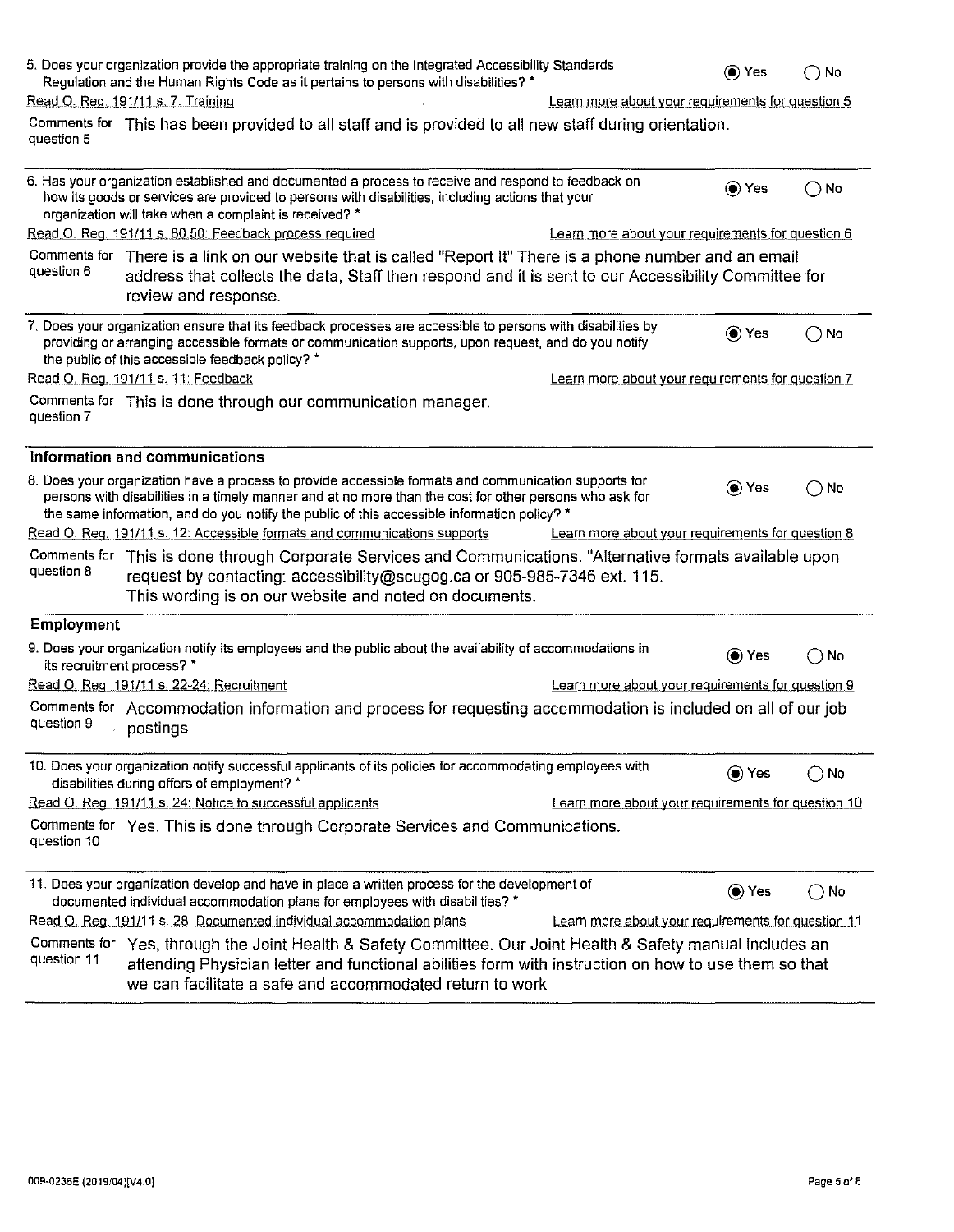| <b>Transportation</b>                                                                                                                                                                                                                                                                                                                                                                                                                          |                                                      |                      |               |
|------------------------------------------------------------------------------------------------------------------------------------------------------------------------------------------------------------------------------------------------------------------------------------------------------------------------------------------------------------------------------------------------------------------------------------------------|------------------------------------------------------|----------------------|---------------|
| 12. Does your organization provide transportation services? *<br>(If Yes, you will be required to answer an additional question.)                                                                                                                                                                                                                                                                                                              |                                                      | Yes                  | $\odot$ No    |
| Read O. Reg. 191/11 Part IV: Transportation standards                                                                                                                                                                                                                                                                                                                                                                                          | Learn more about your requirements for question 12   |                      |               |
| 12.a. Does your organization conduct employee and volunteer accessibility training on the safe use of<br>accessibility equipment and features of your transportation vehicles? *                                                                                                                                                                                                                                                               |                                                      | ∩ Yes                | $\bigcap$ No  |
| Read O. Reg. 191/11 s. 36: Accessibility training                                                                                                                                                                                                                                                                                                                                                                                              | Learn more about your requirements for question 12.a |                      |               |
| Comments for<br>question 12 a                                                                                                                                                                                                                                                                                                                                                                                                                  |                                                      |                      |               |
| Design of public spaces                                                                                                                                                                                                                                                                                                                                                                                                                        |                                                      |                      |               |
| 13. Since your organization last reported on its accessibility compliance, has your organization constructed<br>new or redeveloped existing off-street parking facilities that it intends to maintain? *<br>(If Yes, you will be required to answer an additional question.)                                                                                                                                                                   |                                                      | ()Yes                | () No         |
| Read O. Reg. 101/11 Part IV.1: Design of public spaces standards                                                                                                                                                                                                                                                                                                                                                                               | Learn more about your requirements for question 13   |                      |               |
| 13.a When constructing new or redeveloping off-street parking facilities that your organization intends<br>to maintain, does it ensure that the off-street parking facilities meet the accessibility requirements<br>as outlined in sections 80.32 - 80.37 of the IASR? *                                                                                                                                                                      |                                                      | ∩Yes                 | ∩ No          |
| Read O. Reg. 80.32-37: Accessible parking                                                                                                                                                                                                                                                                                                                                                                                                      | Learn more about your requirements for question 13.a |                      |               |
| Comments for<br>question 13.a                                                                                                                                                                                                                                                                                                                                                                                                                  |                                                      |                      |               |
| 14. Since your organization last reported on accessibility compliance, has your organization constructed<br>new or redeveloped existing outdoor public spaces that it intends to maintain? *<br>(If Yes, you will be required to answer additional questions.)<br>Read O. Reg. 191/11 Part IV.1: Design of public spaces standards                                                                                                             | Learn more about your requirements for question 14   | $\circledbullet$ Yes | $\bigcirc$ No |
| 14.a. When constructing new or redeveloping existing outdoor play spaces, did your organization<br>consult with the public and persons with disabilities on the needs of children and caregivers, and if<br>you represent a municipality did your organization consult with the municipal advisory committee<br>where one was established as outlined in s. 80.19 of the Integrated Accessibility Standards<br>Regulation? *                   |                                                      | $\circledbullet$ Yes | $\cap$ No     |
| Read O. Reg. 191/11 s. 80.19: Outdoor play spaces                                                                                                                                                                                                                                                                                                                                                                                              | Learn more about your requirements for question 14 a |                      |               |
| Comments for Poplar Park was redeveloped in October 2019 with Accessible requirements put in place. The<br>question 14.a<br>Township also conducted a Public Feedback Survey for input.                                                                                                                                                                                                                                                        |                                                      |                      |               |
| 14.b. Does your organization's multi-year accessibility plan include procedures for preventative and<br>emergency maintenance of the accessible elements in public spaces, and for dealing with<br>temporary disruptions when accessible elements required under the Integrated Accessibility<br>Standards Regulations Part IV are not in working order? *                                                                                     |                                                      | $\odot$ Yes          | $\bigcirc$ No |
| Read O. Reg. 191/11 s. 80.44: Maintenance of accessible elements                                                                                                                                                                                                                                                                                                                                                                               | Learn more about your requirements for question 14.b |                      |               |
| Comments for Policy rewrite in progress. The most recent procedure is noted within the Multi year Plan.<br>question 14.b                                                                                                                                                                                                                                                                                                                       |                                                      |                      |               |
| <b>Customer service</b>                                                                                                                                                                                                                                                                                                                                                                                                                        |                                                      |                      |               |
| 15. In your policies, practices and procedures, does your organization permit persons with disabilities to<br>keep their service animals with them on the parts of your premises that are open to the public or other<br>third parties, except where the animal is excluded by law? If excluded by law, does your organization<br>have alternate ways for people with service animals to access and use your goods, services or<br>facilities? |                                                      | $\odot$ Yes          | $\bigcirc$ No |
| Read O. Reg. 191/11 s. 80.47(1-3); Use of service animals and support persons                                                                                                                                                                                                                                                                                                                                                                  | Learn more about your requirements for question 15   |                      |               |
| Comments for Policy in progress. All staff trained on AODA and the use of assistive devices for customers.<br>question 15                                                                                                                                                                                                                                                                                                                      |                                                      |                      |               |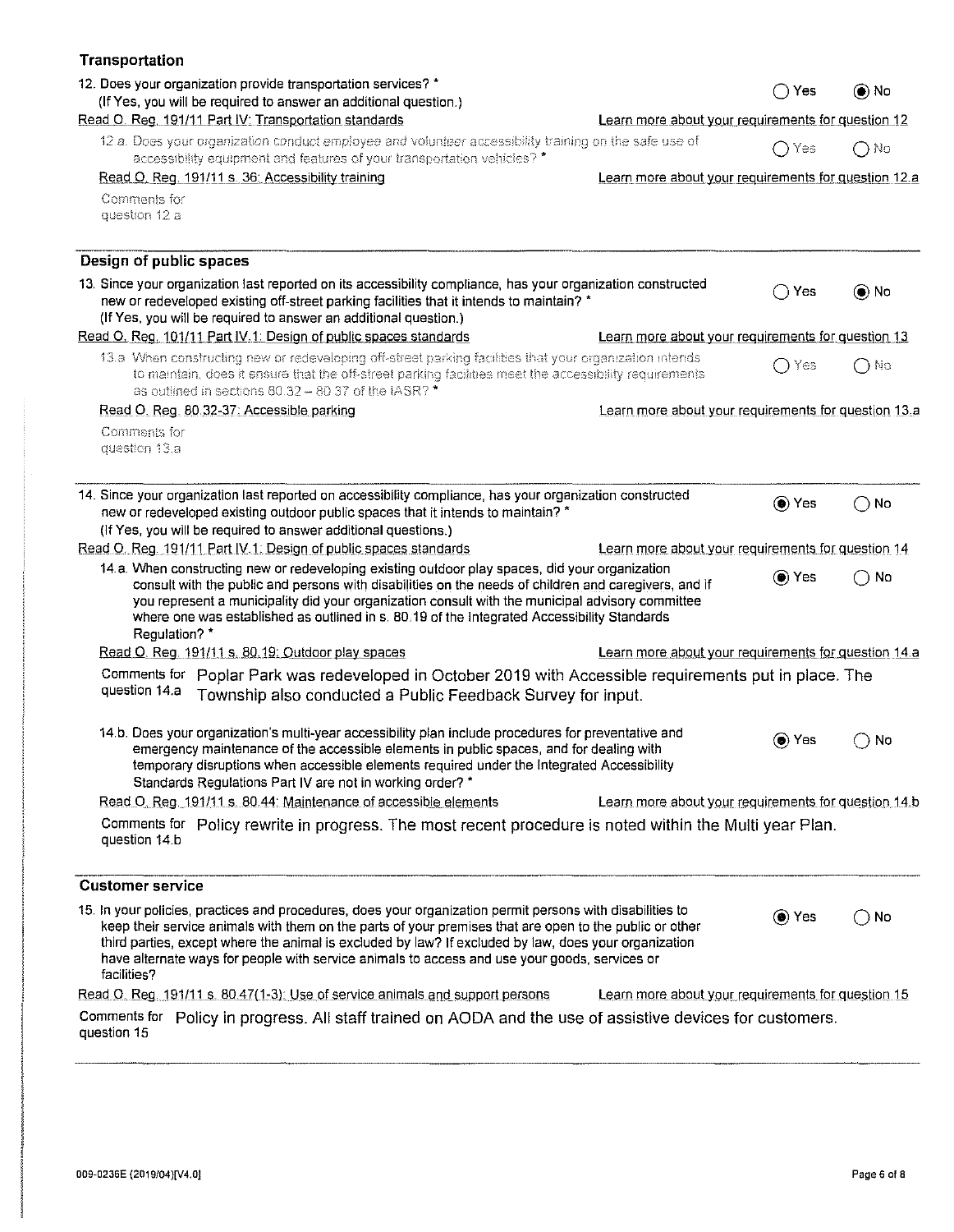| <b>General requirements</b>                                                                                                                                                                                                                                                                  |                                                    |              |               |
|----------------------------------------------------------------------------------------------------------------------------------------------------------------------------------------------------------------------------------------------------------------------------------------------|----------------------------------------------------|--------------|---------------|
| 16. Other than the requirements cited in the above questions, is your organization complying with all<br>applicable requirements for the information and communications standards in effect under the<br>Integrated Accessibility Standards Regulation? *                                    |                                                    | (●) Yes      | $()$ No       |
| Read O. Reg. 191/11 Part II: Information and communications standards                                                                                                                                                                                                                        | Learn more about your requirements for question 16 |              |               |
| Comments for<br>question 16                                                                                                                                                                                                                                                                  |                                                    |              |               |
| 17. Other than the requirements cited in the above questions, is your organization complying with all<br>applicable requirements for the employment standards in effect under the Integrated Accessibility<br>Standards Regulation? *                                                        |                                                    | (● Yes       | $\bigcirc$ No |
| Read O. Reg. 191/11 Part III: Employment standards                                                                                                                                                                                                                                           | Learn more about your requirements for question 17 |              |               |
| Comments for<br>question 17                                                                                                                                                                                                                                                                  |                                                    |              |               |
| 18. Other than the requirements cited in the above questions, is your organization complying with all<br>applicable requirements for the transportation standards in effect under the Integrated Accessibility<br>Standards Regulation? *                                                    |                                                    | (●) Yes      | ( ) No        |
| Read O. Reg. 191/11 Part IV: Transportation standards                                                                                                                                                                                                                                        | Learn more about your requirements for question 18 |              |               |
| Comments for Under the Township's Business Licensing By-law, Taxi companies are given a tariff card to display<br>question 18<br>the rates/fares to be charged under the by-law. 1 of our Taxi Companies offers an accessible taxi<br>service, this information can be found on our website. |                                                    |              |               |
| 19. Other than the requirements cited in the above questions, is your organization complying with all<br>applicable requirements for the design of public spaces standards in effect under the Integrated<br>Accessibility Standards Regulation? *                                           |                                                    | (● Yes       | $\bigcirc$ No |
| Read O. Reg. 101/11 Part IV.1: Design of Public Spaces standards                                                                                                                                                                                                                             | Learn more about your requirements for question 19 |              |               |
| Comments for<br>question 19                                                                                                                                                                                                                                                                  |                                                    |              |               |
| 20. Other than the requirements cited in the above questions, is your organization complying with all<br>applicable requirements for the customer service standards under the Integrated Accessibility<br>Standards Regulation? *                                                            |                                                    | (● Yes       | $\bigcirc$ No |
| Read O. Reg. 191/11 Part IV.2: Customer service standards                                                                                                                                                                                                                                    | Learn more about your requirements for question 20 |              |               |
| Comments for<br>question 20                                                                                                                                                                                                                                                                  |                                                    |              |               |
| 21. Other than the requirements cited in the above questions, is your organization complying with all<br>general requirements in effect under the Integrated Accessibility Standards Regulation? *                                                                                           |                                                    | <b>)</b> Yes | $\bigcirc$ No |
| Read O. Reg. 191/11 Part I: General requirements                                                                                                                                                                                                                                             | Learn more about your requirements for question 21 |              |               |
| Comments for<br>question 21                                                                                                                                                                                                                                                                  |                                                    |              |               |

 $\sim 10^6$